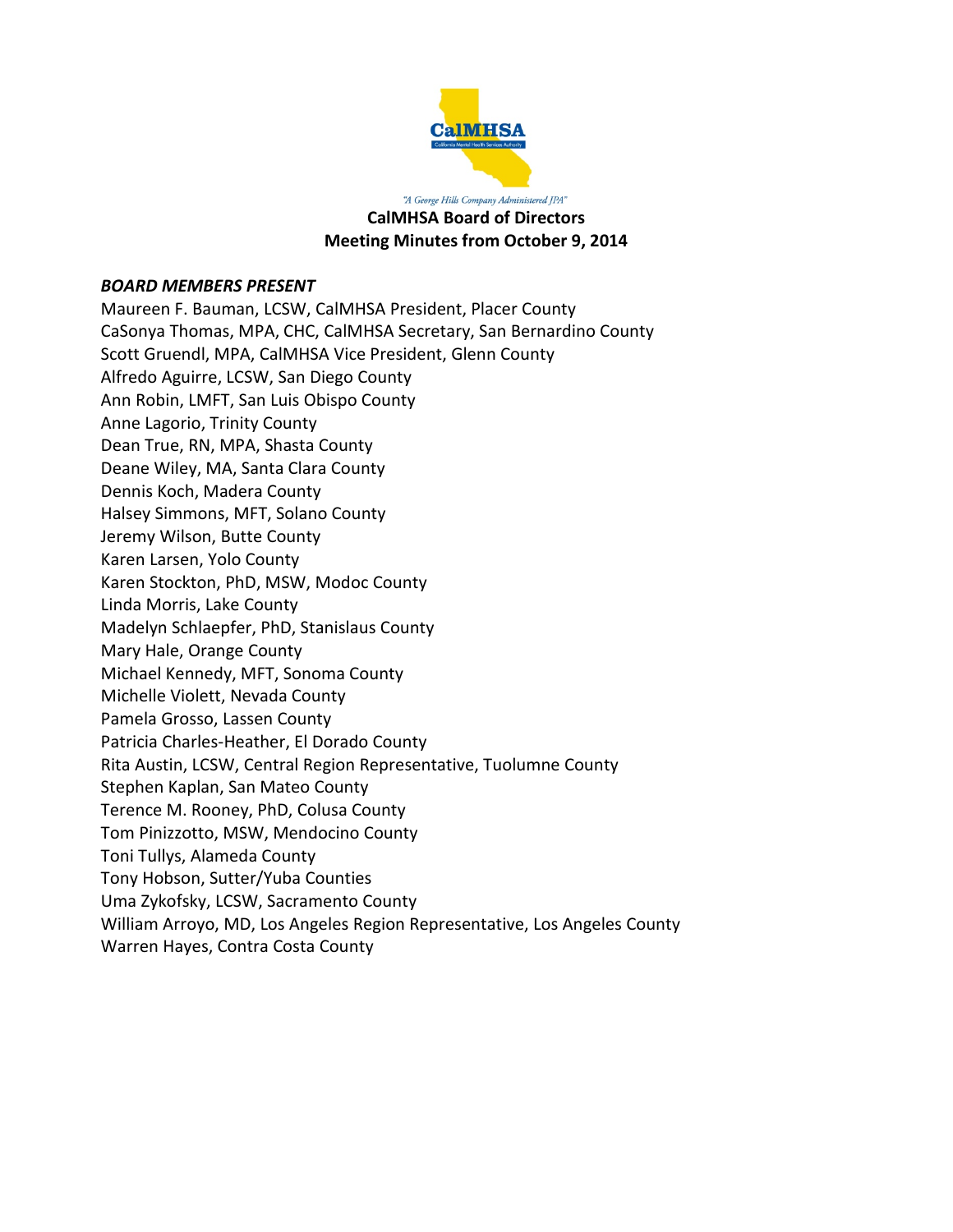#### *BOARD MEMBERS ABSENT*

Berkeley County Del Norte County Fresno County Humboldt County Imperial County Inyo County Kern County Kings County Marin County Mono County Monterey County Napa County Riverside County San Benito County San Francisco County San Joaquin County Santa Cruz County Siskiyou County Tri-City Mental Health Center Tulare County Ventura County

#### *STAFF PRESENT*

Doug Alliston, CalMHSA Legal Counsel, Murphy Campbell Alliston & Quinn Allan Rawland, CalMHSA Government Relations Consultant John Chaquica, CPA, MBA, ARM, CalMHSA Executive Director Ann Collentine, MPPA, CalMHSA Program Director Theresa Ly, CalMHSA Program Manager Amanda Lipp, CalMHSA Research Assistant Kim Santin, CPA, CalMHSA Finance Director Laura Li, CalMHSA JPA Administrative Manager Tami Cowgill, CalMHSA Executive Assistant Armando Bastida, CalMHSA Administrative Assistant

### *MEMBERS OF THE PUBLIC PRESENT*

Viviana Criado, CSPC, California Elder Mental Health and Aging Coalition (CEMHAC) Yvonnia Brown, Merced County Laurel Mildred, Mildred Consulting Steve Leoni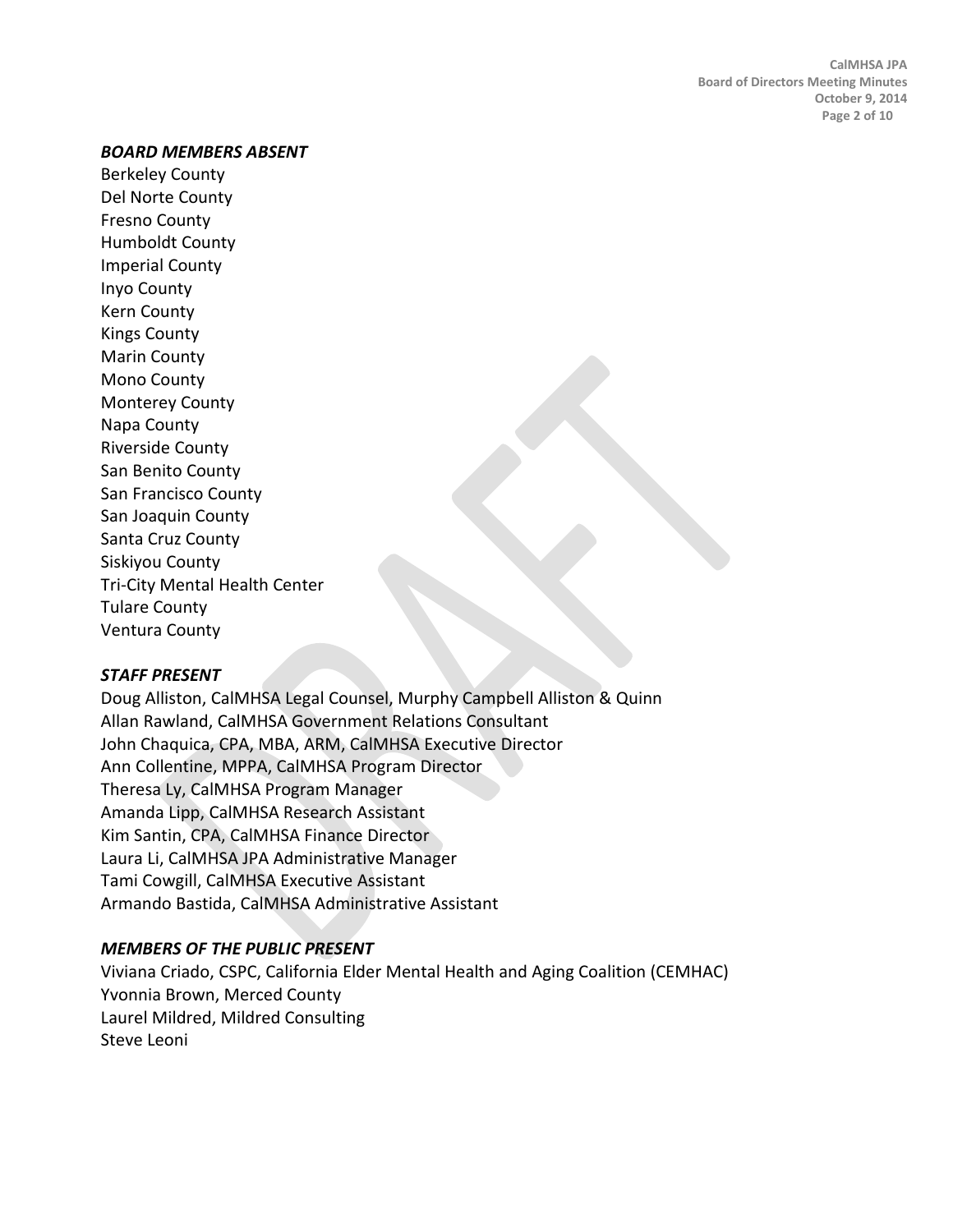### **1. CALL TO ORDER**

The Board of Directors of the California Mental Health Services Authority (CalMHSA) was called to order by President Maureen F. Bauman, LCSW, at 3:06 p.m. on October 9, 2014, at the Doubletree Hotel Sacramento, located at 2001 Point West Way, Sacramento, California. President Bauman welcomed those in attendance as well as those listening in on the phone.

President Bauman asked Laura Li, CalMHSA JPA Administrative Manager, to call roll in order to confirm a quorum of the Board.

## **2. ROLL CALL AND INTRODUCTIONS**

Ms. Li called roll and informed President Bauman a quorum had been reached.

#### **3. INSTRUCTIONS FOR PUBLIC COMMENT AND STAKEHOLDER INPUT**

Doug Alliston, CalMHSA Legal Counsel, Murphy Campbell Alliston & Quinn, reviewed the instructions for public comment, including the process of public comment cards, and noted items not on the agenda would be reserved for public comment at the end of the agenda. President Bauman then asked members of the public to introduce themselves.

#### **4. CBHDA STANDING REPORT**

With no CBHDA staff present, President Bauman moved on to the next item.

#### *Action: None, information only.*

Public comment was heard from the following individual(s):

*None*

### **5. CONSENT CALENDAR**

President Bauman acknowledged the consent calendar and asked for comment from Board members. Hearing none, President Bauman entertained a motion to approve the consent calendar.

| <b>Action:</b> | <b>Approval of the Consent Calendar.</b> |
|----------------|------------------------------------------|
| <b>Motion:</b> | Michael Kennedy, MFT, Sonoma County      |
| Second:        | Tom Pinizzotto, MSW, Mendocino County    |

| <b>BOARD OF DIRECTORS MEMBERS</b> |         |                        |         |                        |         |
|-----------------------------------|---------|------------------------|---------|------------------------|---------|
| Alameda County                    | Abstain | Madera County          | Aye     | San Joaquin County     | Absent  |
| Berkeley, City of                 | Absent  | Marin County           | Absent  | San Luis Obispo County | Aye     |
| <b>Butte County</b>               | Aye     | Mariposa County        | Ave     | San Mateo County       | Aye     |
| Colusa County                     | Aye     | Mendocino County       | Aye     | Santa Clara County     | Abstain |
| Contra Costa County               | Abstain | Modoc County           | Abstain | Santa Cruz County      | Absent  |
| Del Norte County                  | Abstain | Mono County            | Absent  | Shasta County          | Abstain |
| El Dorado County                  | Aye     | <b>Monterey County</b> | Absent  | Siskiyou County        | Absent  |
| Fresno County                     | Aye     | Napa County            | Absent  | Solano County          | Abstain |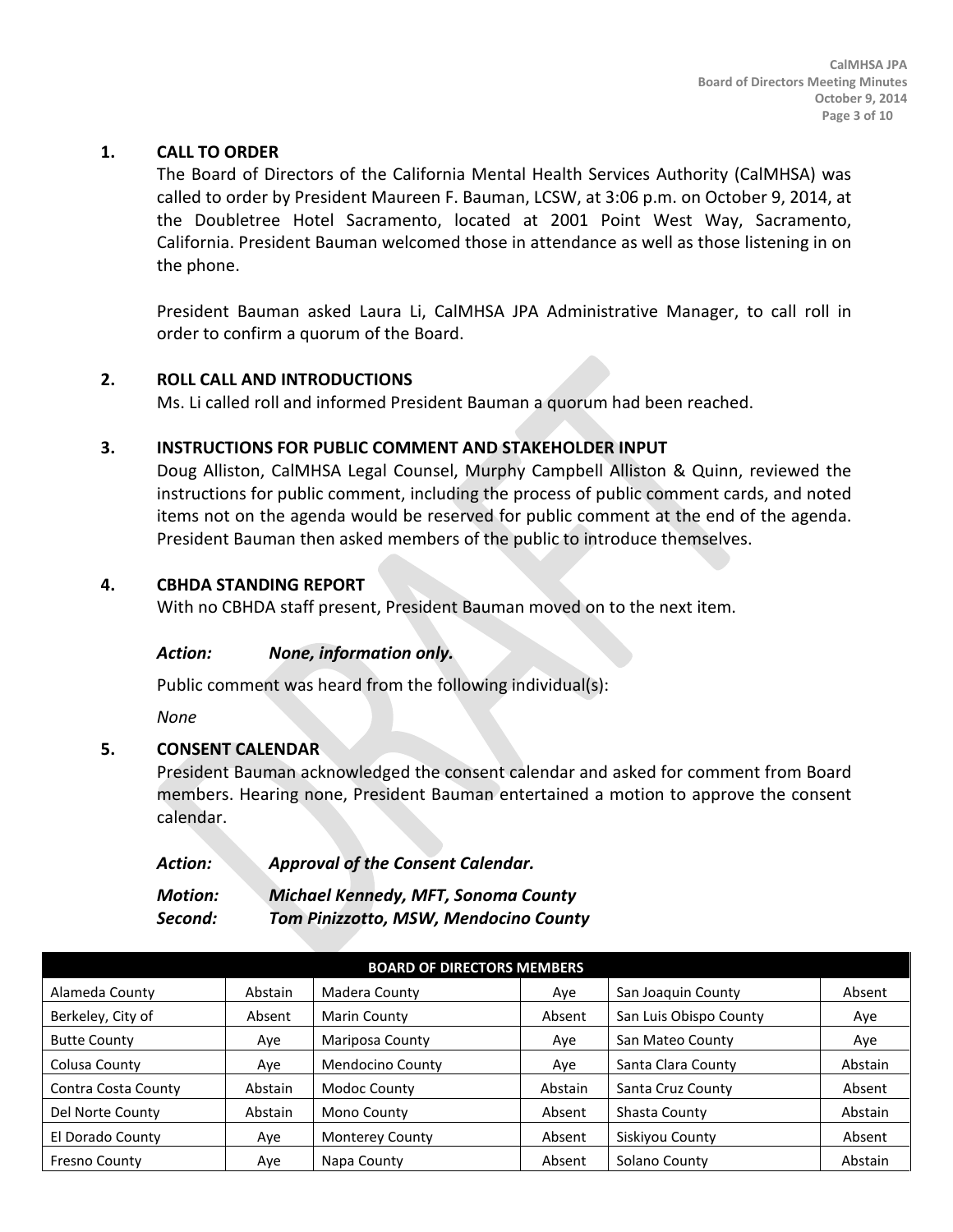| Glenn County           | Aye     | Nevada County               | Aye    | Sonoma County            | Aye    |
|------------------------|---------|-----------------------------|--------|--------------------------|--------|
| <b>Humboldt County</b> | Absent  | Orange County               | Aye    | <b>Stanislaus County</b> | Aye    |
| <b>Imperial County</b> | Absent  | Placer County               | Aye    | Sutter/Yuba County       | Aye    |
| Inyo County            | Absent  | Riverside County            | Absent | Tri-City Health Center   | Absent |
| Kern County            | Absent  | Sacramento County           | Aye    | <b>Trinity County</b>    | Aye    |
| Kings County           | Aye     | San Benito County           | Absent | <b>Tulare County</b>     | Absent |
| Lake County            | Aye     | San Bernardino County       | Ave    | Tuolumne County          | Aye    |
| Lassen County          | Abstain | San Diego County            | Aye    | Ventura County           | Absent |
| Los Angeles County     | Ave     | San Francisco City & County | Absent | <b>Yolo County</b>       | Aye    |

### *Motion passed with twenty-three (23) ayes, zero objections, and eight (8) abstentions.*

Public comment was heard from the following individual(s): *None*

#### **6. STATEWIDE PEI PROGRAMS EVALUATION**

## **A. Program Partner Update - Walk in our Shoes, A Mental Health Awareness Program for youth Pages 9 to 13– Ann Collentine**

This item was discussed after Item 9.A.

Ms. Ann Collentine reviewed a PowerPoint presentation of Walk in Our Shoes (WIOS) with the Board. She discussed the WIOS play and how it has impacted students statewide.

### *Action: None, information only.*

Public comment was heard from the following individual(s): *None*

#### **7. MEMBERSHIP**

### **B. County Outreach Report – Allan Rawland, Associate Administrator – Government Relations**

Allan Rawland, Associate Administrator-Government Relations, was tasked to working with counties to regarding Phases I and II. There have been 23 counties, which includes 2 nonmember counties that have signed the letter of agreement, and assigned their funds which have been received by CalMHSA. Mr. Rawland also made contact with 14 counties and one city program that did not submit letters of agreement or assigned funds to discuss their interest and involvement.

#### *Action: None, information only.*

Public comment was heard from the following individual(s): *None*

#### **8. PROGRAMS MATTERS**

**A. Report from CalMHSA Program Director – Ann Collentine** This item was reviewed after Item 8.F.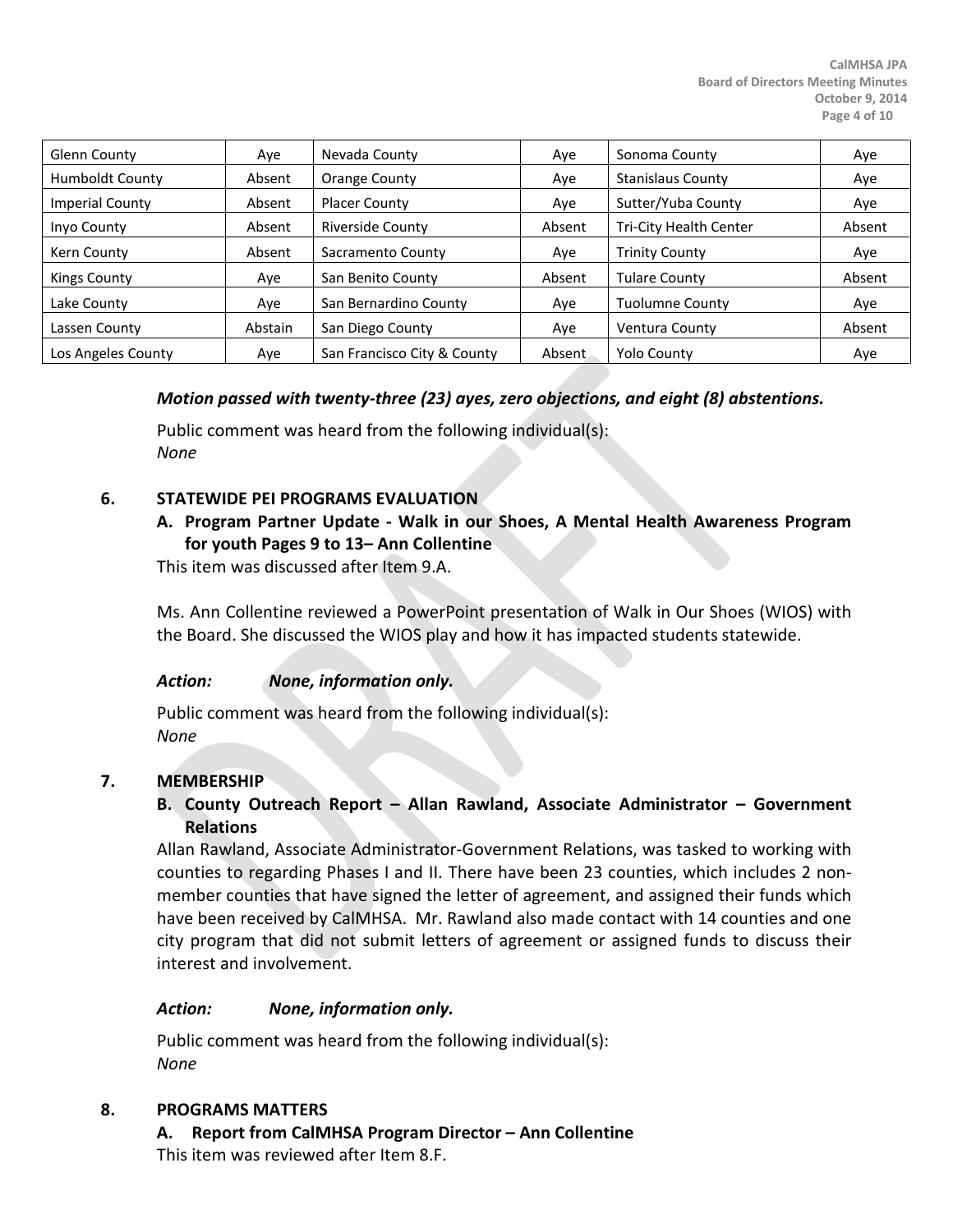Ms. Collentine referred the Board to page 30 of the packet. Ms. Collentine updated the Board regarding the California's Reducing Disparities project, and has posted on the website, materials that can be used by communities.

Each Mind Matters is going out into the community and we are excited at the amount of participation from the counties.

Ms. Collentine also reviewed County Impact Statements and presented the Board with an example for Butte County. The impact statements will now be created for all counties going forward.

### *Action: None, information only.*

Public comment was heard from the following individual(s): *None*

### **B. Principles for Licensing Intellectual Property Rights**

Mr. Alliston discussed the following important points related to intellectual property rights:

- CalMHSA has spent a lot of money developing new material for which we have retained intellectual property rights and now people are requesting to use the materials.
- The contracts CalMHSA developed in 2011, had reserved copy rights language and other similar rights, however, did compromise with the universities.
- The need to charge individuals for using intellectual property rights for a profit and put the revenue from those sales back into PEI.

Mr. Alliston presented to the Board an opportunity to adopt a Statement of Principles for licensing intellectual property. Members had concerns with charging the licensing fee for those for profit organizations doing behavioral health work and serving the public. Asked legal counsel to consider what the intent is, should the products be used commercially that there is management of that, if there is a commercial benefit from it then there be a revenue generation to support the development of materials. Ann Collentine, Program Director, clarified this is for the protection of the developed media verses selling it. John Chaquica added it would make sense that intent be considered whether it's a public, private or otherwise as it's currently omitted. Further added, as a process an initial document is to be drafted and vetted by the officers, who would request approval form another committee and/or board.

*Action: Approve the Statement of Principles for Licensing of Intellectual Property Rights.* 

*Motion: Ann Robin, LMFT, San Luis Obispo County Second: Terence M. Rooney, PhD, Colusa County*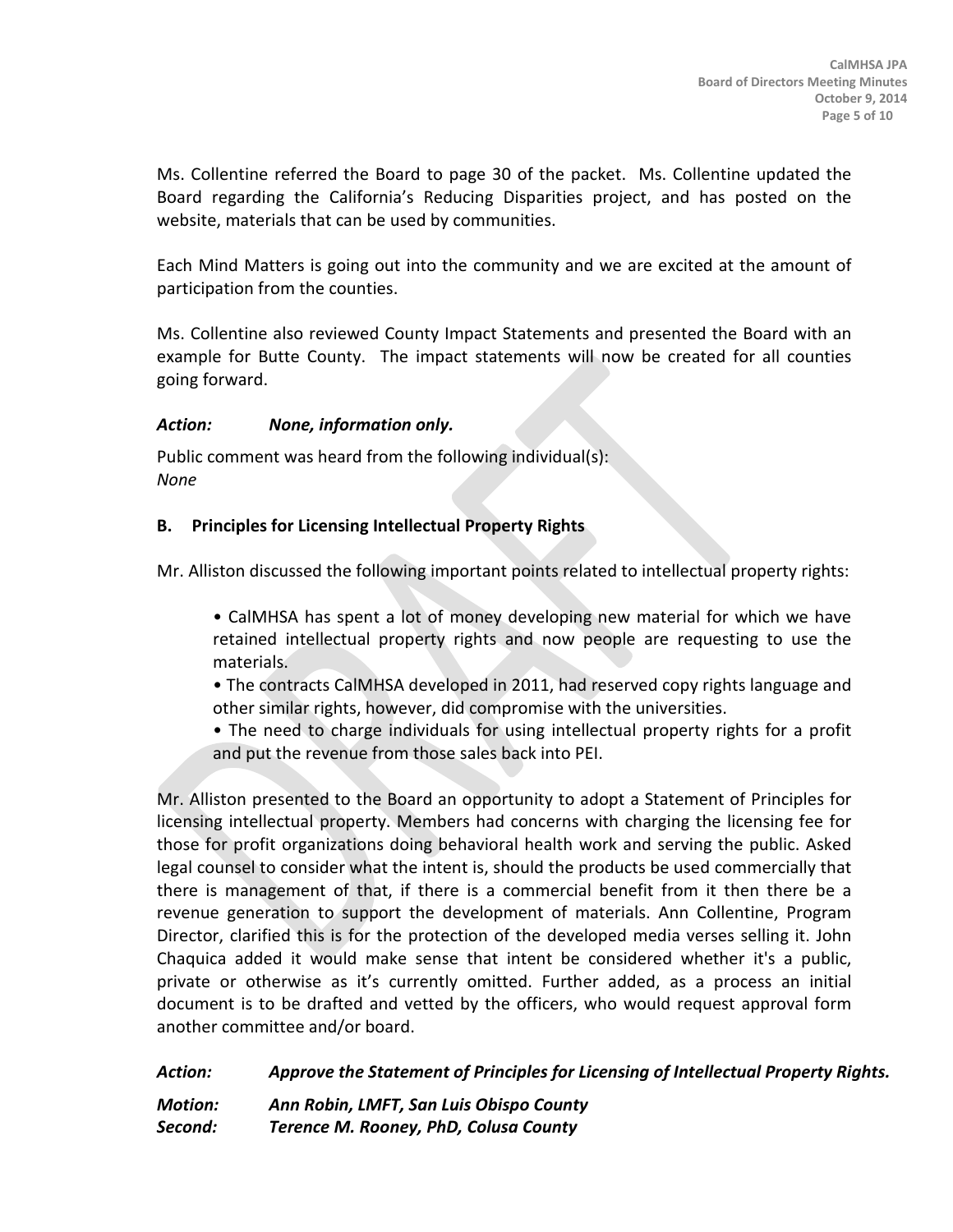| <b>BOARD OF DIRECTORS MEMBERS</b> |        |                             |        |                          |        |
|-----------------------------------|--------|-----------------------------|--------|--------------------------|--------|
| Alameda County                    | Aye    | Madera County               | Aye    | San Joaquin County       | Absent |
| Berkeley, City of                 | Absent | Marin County                | Absent | San Luis Obispo County   | Aye    |
| <b>Butte County</b>               | Aye    | Mariposa County             | Absent | San Mateo County         | Aye    |
| Colusa County                     | Aye    | Mendocino County            | Aye    | Santa Clara County       | Aye    |
| Contra Costa County               | Aye    | Modoc County                | Aye    | Santa Cruz County        | Absent |
| Del Norte County                  | Absent | Mono County                 | Absent | Shasta County            | Aye    |
| El Dorado County                  | Aye    | Monterey County             | Absent | Siskiyou County          | Absent |
| Fresno County                     | Aye    | Napa County                 | Absent | Solano County            | Aye    |
| Glenn County                      | Aye    | Nevada County               | Aye    | Sonoma County            | Aye    |
| Humboldt County                   | Absent | Orange County               | Aye    | <b>Stanislaus County</b> | Aye    |
| <b>Imperial County</b>            | Absent | <b>Placer County</b>        | Aye    | Sutter/Yuba County       | Aye    |
| Inyo County                       | Absent | <b>Riverside County</b>     | Absent | Tri-City Health Center   | Absent |
| Kern County                       | Absent | Sacramento County           | Aye    | <b>Trinity County</b>    | Aye    |
| <b>Kings County</b>               | Aye    | San Benito County           | Absent | <b>Tulare County</b>     | Absent |
| Lake County                       | Aye    | San Bernardino County       | Aye    | <b>Tuolumne County</b>   | Aye    |
| Lassen County                     | Aye    | San Diego County            | Aye    | Ventura County           | Absent |
| Los Angeles County                | Aye    | San Francisco City & County | Absent | <b>Yolo County</b>       | Aye    |

### *Motion passed with thirty-one (31) ayes, zero objections, and zero abstentions.*

Public comment was heard from the following individual(s): *None*

#### **C. Report from CalMHSA Advisory Committee – Anne Robin**

This item was addressed after Item 7.A.

Ann Robin, LMFT, San Luis Obispo County, provided an update of the last Advisory Committee meeting. Ms. Robin discussed the RAND analysis presentation.

#### *Action: None, information only.*

Public comment was heard from the following individual(s): None

#### **D. Phase Two Plan Update**

Ms. Collentine briefly reviewed the Phase Two Plan Update with the Board.

#### *Action: None, information only.*

Public comment was heard from the following individual(s): *None*

#### **E. State Hospital Bed Program Update – John Chaquica**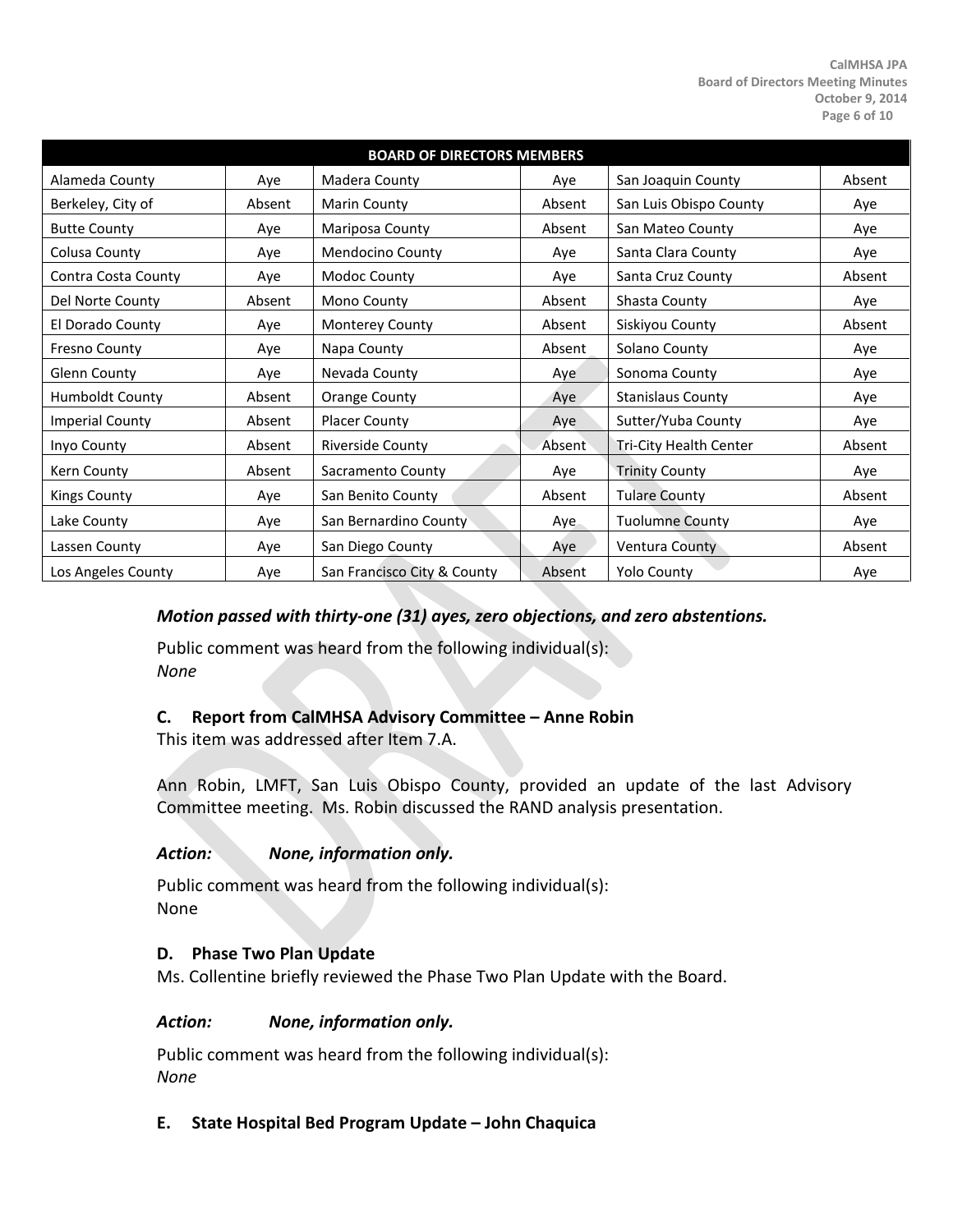The Department of State Hospitals as well as the State Controller's Office has agreed to a number of requests to moving from guaranteed to actual use. The Department has been very open in saying with this actual use; you can define the process on how you have access. The licensing of the LPS beds has not changed. A subcommittee has been established for the purpose of developing a process for prioritizing bed assignments, followed by sharing with the Department of State Hospitals on October  $28<sup>th</sup>$ .

There are still a couple of remaining items to be addressed but hope to finalize for the FY 14/15 MOU.

The committee is currently focused on access to beds, however will continue to work toward resolving the third party pay issue.

We continue to work on rate negotiations, and have challenged the methodology for the current calculation as it is not in accordance with the law.

### *Action: None, information only.*

Public comment was heard from the following individual(s): *None*

## **F. Together Again Stigma International Conference – Ann Collentine**

Ms. Collentine did brief update on the conference and referred the members to page 91 of the packet. Additionally, Ms. Collentine reviewed the dates and keynote speakers for the conference, followed by a request for sponsorships. Ms. Collentine reminded members to register.

### *Action: None, information only.*

Public comment was heard from the following individual(s): None

### **G. Short Doyle Modernization (SDM) Project – Kim Santin**

This item was addressed after approval Item 8.B.

Kim Santin, CPA, CalMHSA Finance Director, presented the Short Doyle Modernization project, which had a different scope of work from the original proposal. Staff is seeking approval for the Steering Committee's adoption of a new scope of work, as follows:

- The scope would change to a federal reimbursement pilot study.
- The Steering Committee is going to create criteria to select counties.
- A Short-Doyle 2 enhancement project.
- Long-range MITA planning and participation with the counties.

The effects on CalMHSA remain the same, except not participating in getting bids for feasibility studies. We will still work on getting contracting counties to participate in the project.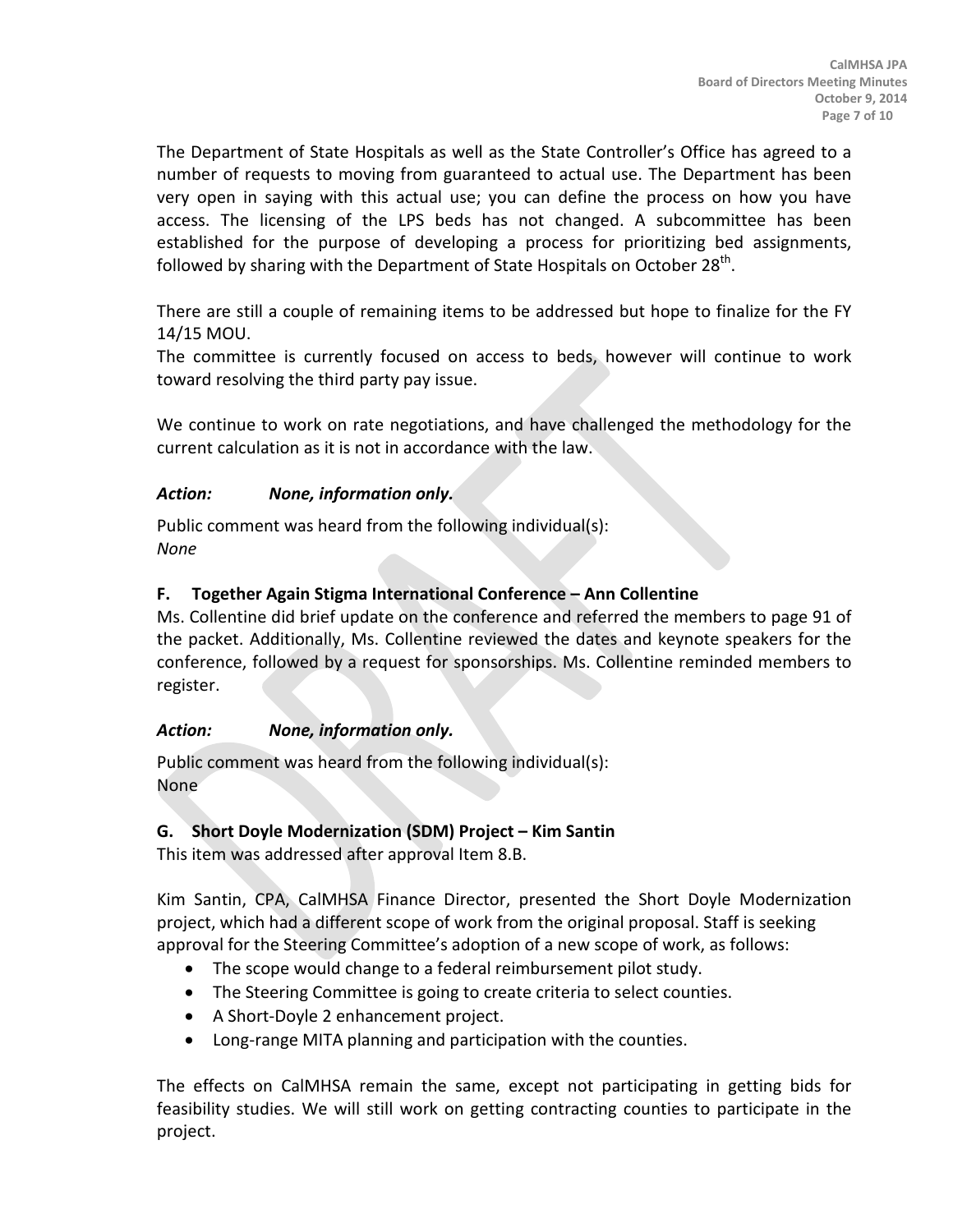- The planning and development of procurement, along with the steering committee partners and DHCS and CBHDA.
- Procuring, executing and managing the required contract.
- Obtaining the legal advice of council if needed.

## *Action: Adopt New Project Scope as approved by the Project Steering Committee and the Governance Team Committee.*

*Motion: Karen Stockton, PhD, MSW, Modoc County Second: Mary Hale, Orange County*

| <b>BOARD OF DIRECTORS MEMBERS</b> |        |                             |         |                          |        |
|-----------------------------------|--------|-----------------------------|---------|--------------------------|--------|
| Alameda County                    | Aye    | Madera County               | Aye     | San Joaquin County       | Absent |
| Berkeley, City of                 | Absent | Marin County                | Absent  | San Luis Obispo County   | Aye    |
| <b>Butte County</b>               | Ave    | Mariposa County             | Absent  | San Mateo County         | Absent |
| Colusa County                     | Aye    | Mendocino County            | Aye     | Santa Clara County       | Aye    |
| Contra Costa County               | Aye    | Modoc County                | Aye     | Santa Cruz County        | Absent |
| Del Norte County                  | Absent | Mono County                 | Absent  | Shasta County            | Aye    |
| El Dorado County                  | Aye    | <b>Monterey County</b>      | Absent  | Siskiyou County          | Absent |
| Fresno County                     | Aye    | Napa County                 | Absent  | Solano County            | Aye    |
| Glenn County                      | Aye    | Nevada County               | Abstain | Sonoma County            | Aye    |
| <b>Humboldt County</b>            | Absent | Orange County               | Aye     | <b>Stanislaus County</b> | Aye    |
| <b>Imperial County</b>            | Absent | <b>Placer County</b>        | Aye     | Sutter/Yuba County       | Aye    |
| Inyo County                       | Absent | <b>Riverside County</b>     | Absent  | Tri-City Health Center   | Absent |
| Kern County                       | Absent | Sacramento County           | Aye     | <b>Trinity County</b>    | Aye    |
| <b>Kings County</b>               | Aye    | San Benito County           | Absent  | <b>Tulare County</b>     | Absent |
| Lake County                       | Aye    | San Bernardino County       | Aye     | <b>Tuolumne County</b>   | Aye    |
| Lassen County                     | Aye    | San Diego County            | Aye     | Ventura County           | Absent |
| Los Angeles County                | Aye    | San Francisco City & County | Absent  | <b>Yolo County</b>       | Aye    |

### *Motion passed with twenty-eight ayes, one objection, and one abstention.*

Public comment was heard from the following individual(s): *Mary Hale, Orange County added that CalMHSA has done a great job with the Short Doyle Modernization and will be a huge benefit to everyone.*

#### **9. GENERAL DISCUSSION**

#### **A. Report from CalMHSA President – Maureen Bauman**

This item was addressed after Item 8.G.

## *Recommendation #1: Approve appointment of Interim Treasurer Scott Gruendl, MPA, Glenn County.*

President Bauman informed the Board of Wayne Clark's resignation from the Board of Directors, and duties as Treasurer. Scott Gruendl, MPA, CalMHSA Vice President, Glenn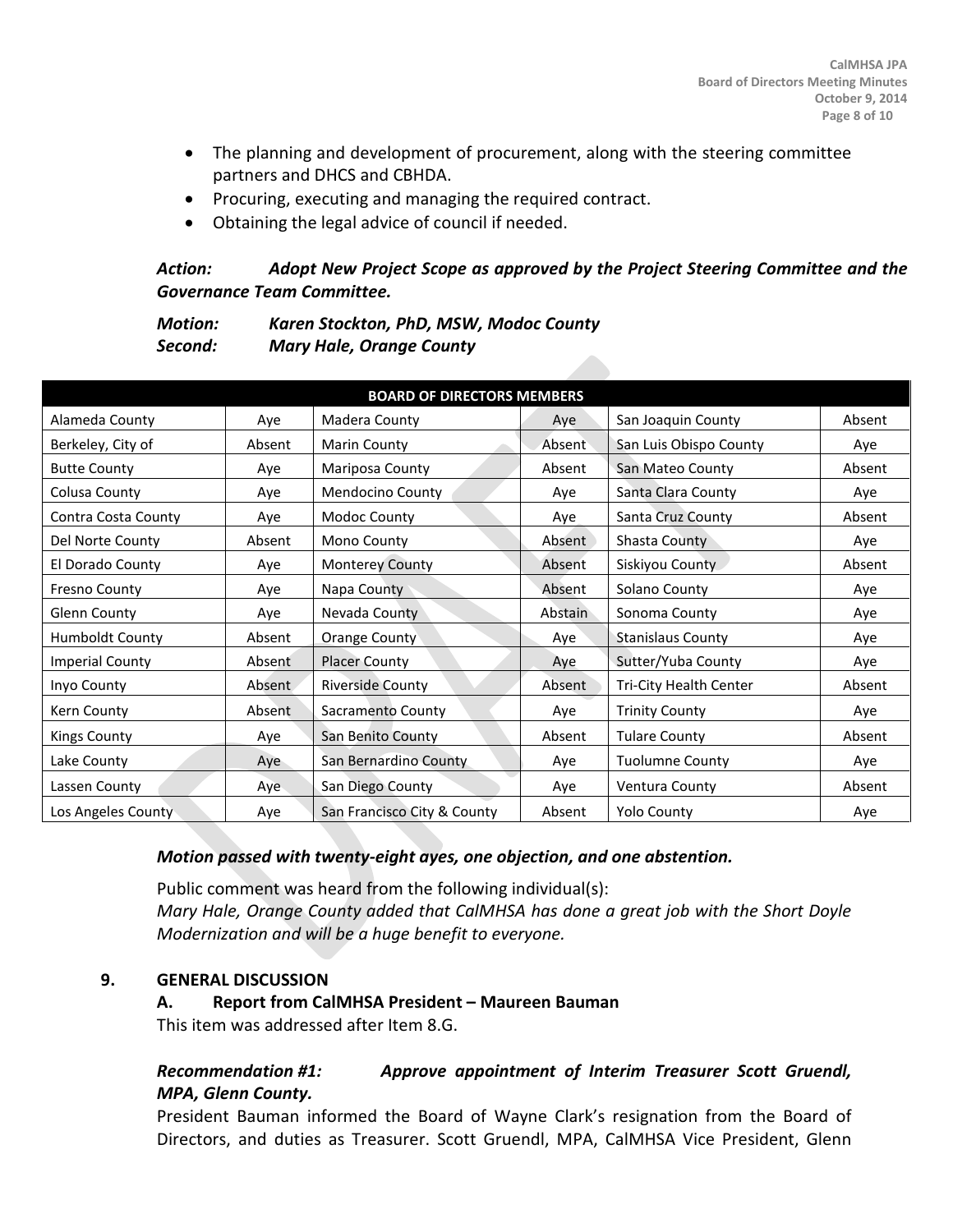County, is to be the interim Treasurer until such time that an individual can fill the position permanently which will be addressed later.

*Action: To approve the appointment of Scott Gruendl, MPA, Glenn County, as the interim Treasurer.*

*Motion: Ann Robin, LMFT, San Luis Obispo County Second: Alfredo Aguirre, LCSW, San Diego County*

#### *Motion passed unanimously.*

Public comment was heard from the following individual(s): *None*

*Recommendation #2: To approve the 2015 Board of Director's Meeting Calendar.* President Bauman reviewed the 2015 calendar of meetings with the Board.

| Approval of the 2015 Board Meeting Calendar.<br>Action: |
|---------------------------------------------------------|
|---------------------------------------------------------|

*Motion: Dennis Koch, Madera County*

*Second: Madelyn Schlaepfer, PhD, Stanislaus County*

### *Motion passed unanimously.*

Public comment was heard from the following individual(s): *None*

# **B. Report from CalMHSA Executive Director – John Chaquica**

This item was not discussed.

### *Action: None, information only.*

Public comment was heard from the following individual(s): *None*

### **10. PUBLIC COMMENTS**

#### **A. Public Comments Non- Agenda Items**

President Bauman invited members of the public to make comments on non-agenda items.

Public comment was heard from the following individual(s): *None*

#### **11. NEW BUSINESS AND CLOSING COMMENTS**

President Bauman asked the Board if there was any new business or closing comments.

Public comment was heard from the following individual(s): *None*